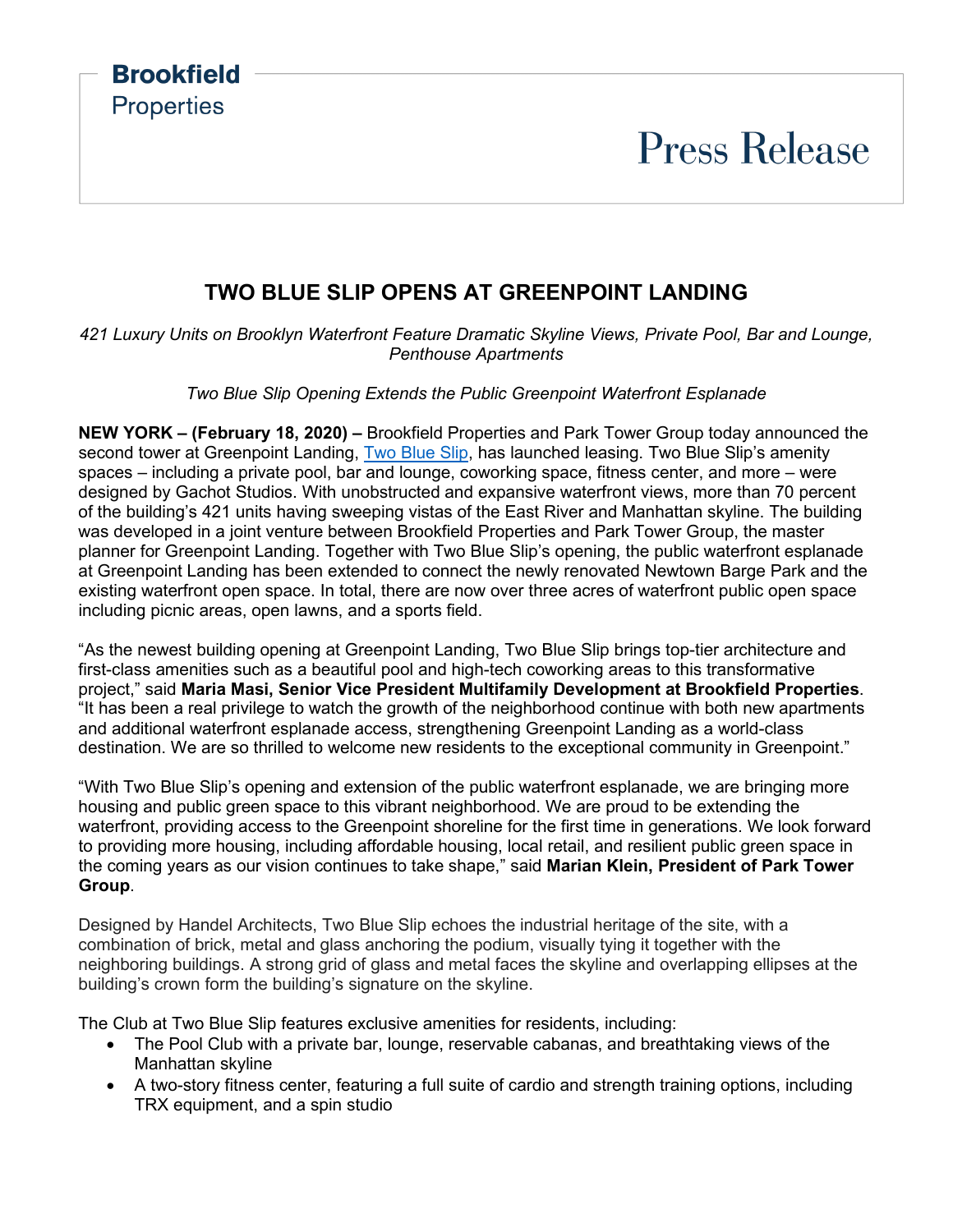

- A landscaped outdoor deck with tables and chairs, grill stations, and wet bars
- The resident's lounge where you can relax at the fireplace, work, and host meetings or private events

Two Blue Slip residents can also tap in to the ease of tech-enabled living. Using the Latch keyless entry and home management system, residents can access their apartments and amenity spaces throughout the building with their phones, as well as allow friends and deliveries inside while they are away. Residents also enjoy complimentary rides to transit hubs with Via. The newly opened specialty coffee bar, Eleva, located at 7 Bell Slip, also offers residents a very convenient spot to enjoy delicious, sustainably sourced coffee, pastries, and small plates.

Two Blue Slip features 421 units, including 12 unique penthouse apartments with private outdoor spaces, expansive layouts, elevated appliances, and river views. 30 percent of the units are incometargeted through the Affordable New York program and will be leased up via the City of New York's Housing Connect lottery system.

For more information, visit [twoblueslip.com.](https://twoblueslip.com/)

#### **About Greenpoint Landing**

Greenpoint Landing is a 22-acre site situated along a half-mile of East River waterfront, being developed by master developer Park Tower Group. In 2005, the City of New York designated the site for residential use under the Greenpoint-Williamsburg rezoning. In its entirety, Greenpoint Landing will include an estimated 5,500 residential units – approximately 1,400 of which are affordable housing – as well as a new pre-k through 8th grade public school and four acres of public open space.

In a joint venture with Park Tower Group, Brookfield is developing a total of 2,000 units across four development sites at Greenpoint Landing. The first building, One Blue Slip, opened in August 2018, along with 1.1 acres of public waterfront open space. One Blue Slip features 359 units and is fully leased. The building includes top-tier amenities designed by Gachot Studios, providing residents with curated, thoughtfully designed indoor and outdoor spaces to relax, socialize, share meals, work, exercise, and more with views of the Manhattan skyline.

Construction has also started on the next phase of development at Greenpoint Landing, including acres of additional public waterfront open space designed by James Corner Field Operations and three new towers. One thirty story tower is rising between One Blue Slip and the future Box Street Park. Also, immediately south of Newtown Barge Park, two new residential towers designed by the acclaimed international architecture firm OMA are rising. Together with an adjacent seven-story building, the two new towers will bring a total of 745 units of housing and public open space to the neighborhood, expanding the existing esplanade. The new open space as part of this phase will focus on natural landscaping and expansive green spaces, creating a variety of experiences along the shore, including a lawn, picnic area, garden walk, and some salvaged maritime pieces found at the site. In this next phase, 30 percent off all units will be income-targeted through the Affordable New York program.